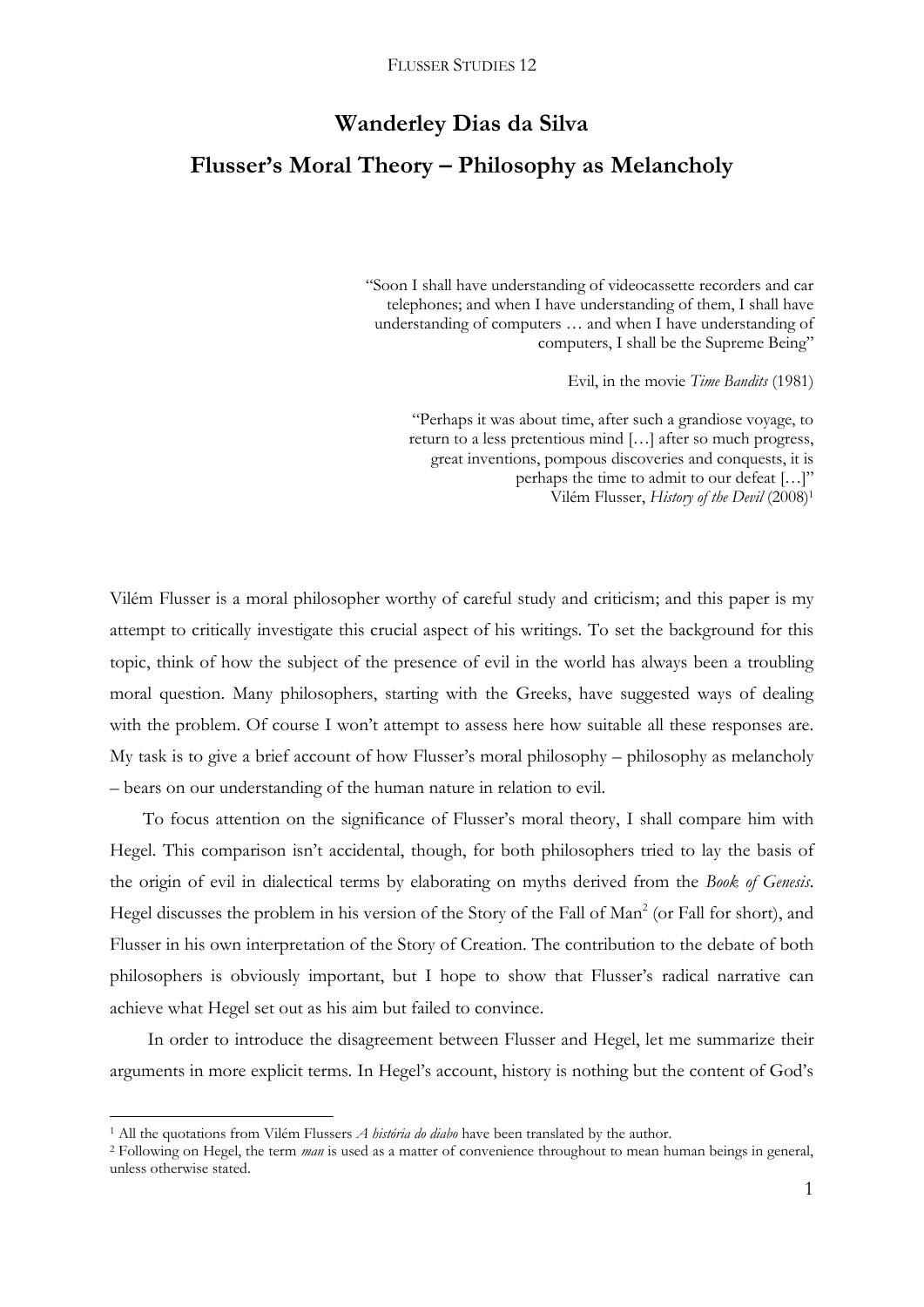governance and will. As such, one may conclude that evil is a necessary and inevitable step in the improvement of human nature and understanding. In other words, we ought to understand that "what was intended by Eternal Wisdom is actually accomplished in the domain of existence, active Spirit, as well as in that of mere Nature" (Hegel 2007: 15).

For Flusser, the lessons of evil are hard-learned in the halls of history; and he claims very little respect for Hegel"s discovery. All Hegel accomplished with his dialectics of progress was to "replace the self-indulgent gods of thunder and rain for a pallid notion of nationalism." World history, he says, is in fact nothing but the unfolding of the Devil, the very serpent<sup>3</sup> Hegel exonerated in his account of evil. In sum, the whole symphony of civilization, "all the progress of humanity against the limits imposed upon us by the divine, and our daily struggles for the Promethean fire of freedom, is nothing but the majestic work of the Devil" (Flusser 2008: 89).

Flusser's claim deserves careful consideration, since he did not speak of evil in an equally vigorous manner very often. However, there is a related assertion in his later essay "War and the State of Things" published in *The Shape of Things* in 1999, in which he clearly disregards Hegel"s historical dialectics of progress (as a story that gets better time and again as it advances), by saying that in fact "everything that is good for something is pure Evil" (Flusser 1999: 33). This is of course the central point of contention between Flusser and Hegel, but before embarking on a detailed analysis of it, something else needs to be said about Flusser"s general claim.

What does it mean to say that the whole symphony of civilization is nothing but the unfolding of the Devil? Indeed, if everything that is good for something is pure evil, as Flusser says, how are we to know whether or not overcoming evil is even possible? Interestingly enough, despite the vigor of his writings, Flusser also seemed dissatisfied with the intellectual *cul-de-sac* into which his claims about the Devil had led him. Thus, when asked by J. C. Ismael in an interview in 1970 whether the devil had the last laugh, he admitted: "I have not resolved the problem of the

 $\overline{\phantom{a}}$ 

<sup>&</sup>lt;sup>3</sup> I won't take much space to investigate this point here. Notice, however, that Hegel clearly adopts the Gnostic view that the serpent in the Garden of Eden was the Devil in disguise. There is no evidence in the *Book of Genesis*, though, in support of this idea. In fact, the word "devil" doesn"t even appear in the Old Testament. Truly, *Ezekiel* 28:13 speaks of the devil thus: "thou hast been in Eden the Garden of God". What about the New Testament? Paul, for example, in *II Corinthians* 11:3 says: "But I fear lest by any means, as the serpent beguiled Eve through his subtlety, so your minds should be corrupted from the simplicity that is in Christ." But we could argue that Paul is speaking in a rather metaphorical way here. It would appear that this idea developed much later. In fact, it is only in the *Book of Revelation* (12:9 and 20:2) – which by the way was rejected by Marcion, Tertullian, Luther, and Calvin as "not Christian at all" or "simply offensive" – that we find an explicit quote identifying the serpent with the devil, "the serpent is called the devil or Satan." Also, the Qur'anic version of *Genesis*, which didn't exist in book form at the time of Muhammad"s death in 632 CE, is very clear on the matter: Satan (*Iblis*) was sent to earth along with Adam and Eve, after having deceived them into eating the fruit of the knowledge of good and evil. This claim brings us back to the passage in Ezekiel quoted above; but it's still a matter of interpretation, as Satan could have been in "Eden the Garden of God" in his heydays, as Lucifer, the First-born, the "Light Bearer." Thus, one might argue that the concept "serpent-devil" is a later idea adapted from some ancient mythology; or, as Flusser has it, another adaptation of the *logos* Christianity borrowed from Orphism.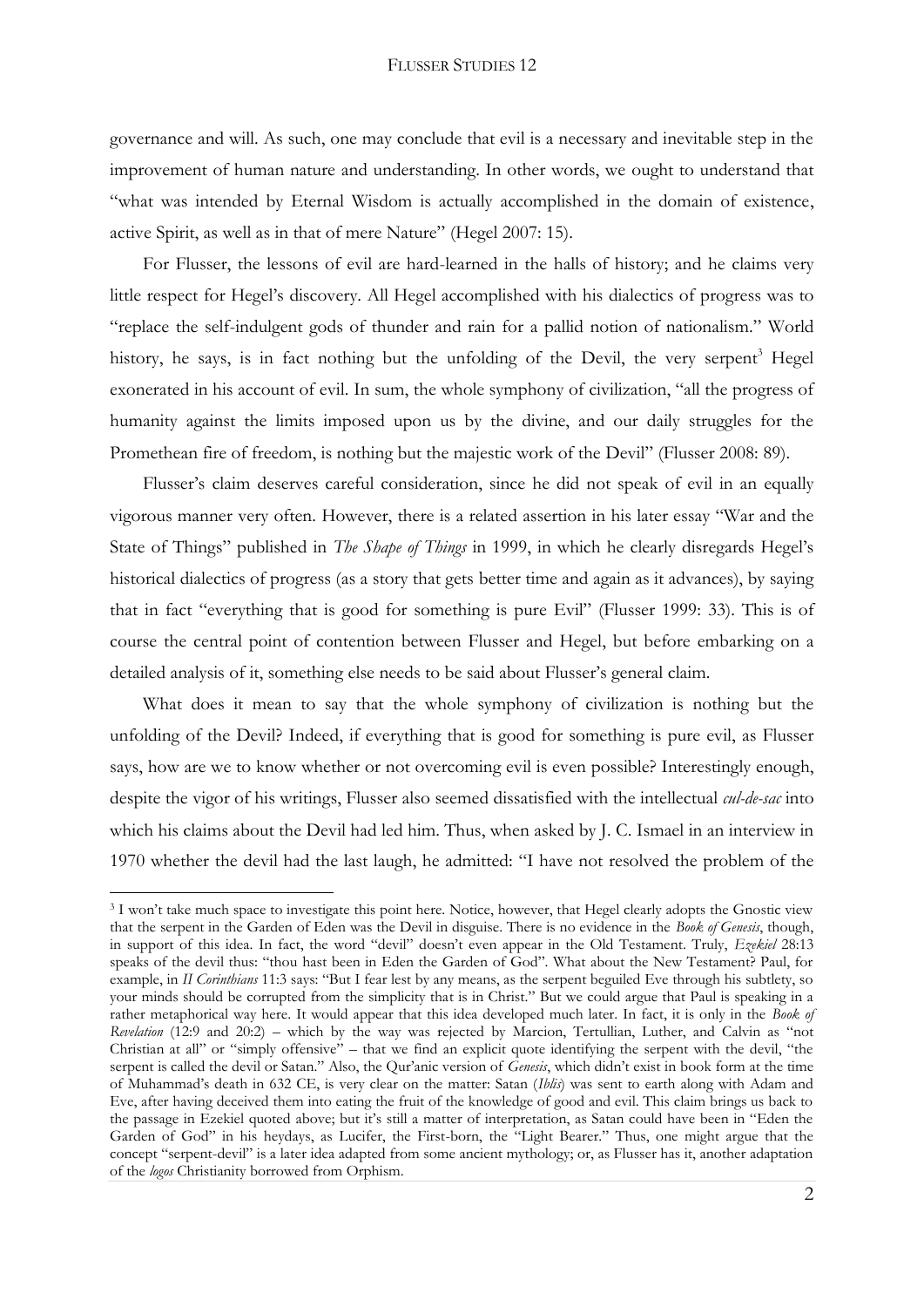devil; I have decided instead against madness"<sup>4</sup> The difficulty arises because, apparently, Flusser's discussion about the Devil in his *History of the Devil* ends inconclusively; and thus that perhaps there is no reason to take the issue too seriously, or to say that it has a real function to his moral philosophy.

But I think that, on careful reading, this impression is mistaken. Far from being inconclusive, Flusser's notion of progress as a dialectic of deadly sins helps to place the talk of morality in a philosophical serious context. The peculiar feature of Flusser"s understanding of evil can reflect and foster the exercise of a particular moral virtue, namely, *modesty*. There is little doubt that for Flusser, the melancholic moral individual lives a heroic life. Is this to say that Flusser provides "the antidote" to wordily evil? There is no way of knowing it in advance. In the last analysis, this is a matter for each reader to decide. What I do know is that what is at stake in Flusser's account is too important to let fade from discussion.

Finally, to bring out the force of Flusser's moral theory, and the analysis based upon it, I shall leave aside any difficulties with the fact that, in Flusser"s writings, the Devil is a fundamentally ambivalent figure, and assume that its sense is the same throughout and clear enough for my purposes here.<sup>5</sup> Now, with this bit of housekeeping behind us, we can finally begin to examine what is at issue between Hegel and Flusser. I start by summarizing Hegel"s account as clearly as I can.

### **Hegel and the story of the fall of man**

1

Perhaps I can best begin by citing what Hegel says about history: "What was intended by Eternal Wisdom is actually accomplished in the domain of existence [history], active Spirit, as well as in that of mere Nature" (Hegel 2007: 15). Put it another way, human history is nothing but the content of God"s governance and will.

<sup>4</sup> In citing this interview, I draw on the Portuguese text edited by Ricardo Mendes, available online at [http://www.fotoplus.com/flusser//vftxt/vfmag/vfmag007.](http://www.fotoplus.com/flusser/vftxt/vfmag/vfmag007)

<sup>5</sup> To explain: I am grateful to Rainer Guldin for clarification concerning the polyvalent notion of the Devil in Flusser"s writings. I cannot pursue this matter in details in this essay, and shall limit my remarks to the face (or the mask, to use Guldin"s term) of the Devil as Flusser presents it in his *History of the Devil*. I am not, of course, suggesting that in this book the Devil isn"t an ambivalent figure – this *is* Flusser"s Devil after all. I am only seeking a less ambiguous facet of the Devil, one whose message is clear: if we examine the circumstances in which evil appears in the world, it turns out that evil is the outcome of our desire to control nature; i.e., our attempt to take on the Devil"s job. That said, for a clear survey of the fundamentally ambivalent character of the Devil in Flusser"s writings, see Rainer Guldin, "Acheronta Movedo: On the Diabolical Principle of Vilém Flusser's Writings," *Flusser Studies* 11, May 2011, <http://www.flusserstudies.net/pag/11/guldin-acheronta.pdf> [22.10.2011]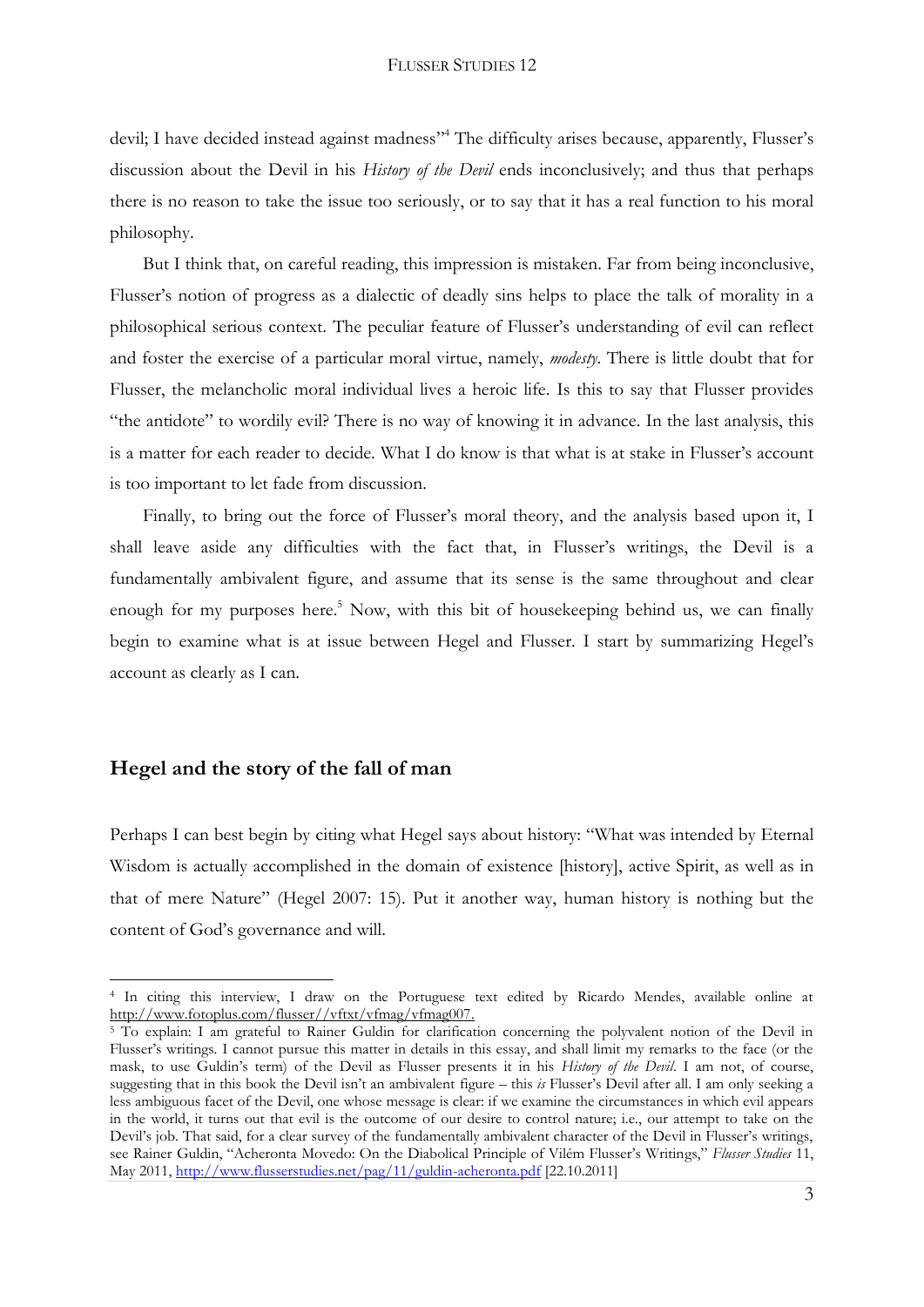Thus, if we start with Hegel"s version of Fall, we ought to conclude that evil is a necessary and inevitable step in the improvement of human nature and understanding. Now, it is obvious that if Hegel is going to talk about human history in this way, he must deal with a fundamental problem: how are we to explain the existence of evil in the world? But before clarifying the logic behind Hegel"s argument, it is best I offer a brief synopsis of the original story.

The Book of Genesis vividly informs us: in the beginning God told Adam and Eve that they could freely eat of every fruit in the garden, but of the tree that stood in the middle of paradise, the tree of the knowledge of good and evil they should not eat or they would die. The legend also tells us that along came a being in the form of a serpent, "slier than every beast in the field," which tempted Eve to disobey God. The serpent told Eve that eating the fruit would make her as God – knowing good and evil. To make a long story short, Eve and then Adam ate of the forbidden fruit of knowledge, and they became aware of their nakedness. Then, ashamed, they made coverings of fig leaves, and hid from the sight of God. Upon discovering that Adam and Eve had disobeyed him, God expelled them from paradise. He then cursed the serpent above all the animals, "you will crawl on your belly and you will eat dust all the days of your life." Eve he punished with pain in childbirth and with subordination to her husband; and Adam he punished with a life of hard work (*Genesis*, 3: 1-24).<sup>6</sup>

Hegel's interpretation of this legend captures a fundamental aspect of human life: "humanity must make itself what it is; that it must produce and eat bread in the sweat of its brow, [and this] belongs to what is most essential and distinctive about it [human life], and coheres necessarily with the knowledge of good and evil" (Hegel 1985: 303). In other words, when we turn to the lives of Adam and Eve we find, in principle, a life that isn't meant to be; for man isn't fully selfconscious at first and, therefore, needs to undergo a process of cognitive development. Say, "Nature is for man only the starting point which he has to transform." Ultimately, this is what the assertion "he must produce and eat bread in the sweat of his brow" means. That is, man has to overcome natural evil, making himself what he is, as a self-conscious act. In sum, the very concept of human being or spirit, says Hegel, "suffices to show us that man is evil by nature;" thus we may call the Garden of Eden a "zoological garden," since here spirit isn"t distinguished from the natural, i.e., from animal life (Hegel 1892: 46-47). It is exactly for this reason that humanity ought to elevate itself to the knowledge of good and evil; it has to eat of the fruit of the tree of knowledge.

<sup>6</sup> Admittedly, the tenets of this story vary according to circumstance and religious views. But we need not dwell here on these differences, for (I trust) the summary above suffices for our understanding of Hegel"s line of reasoning.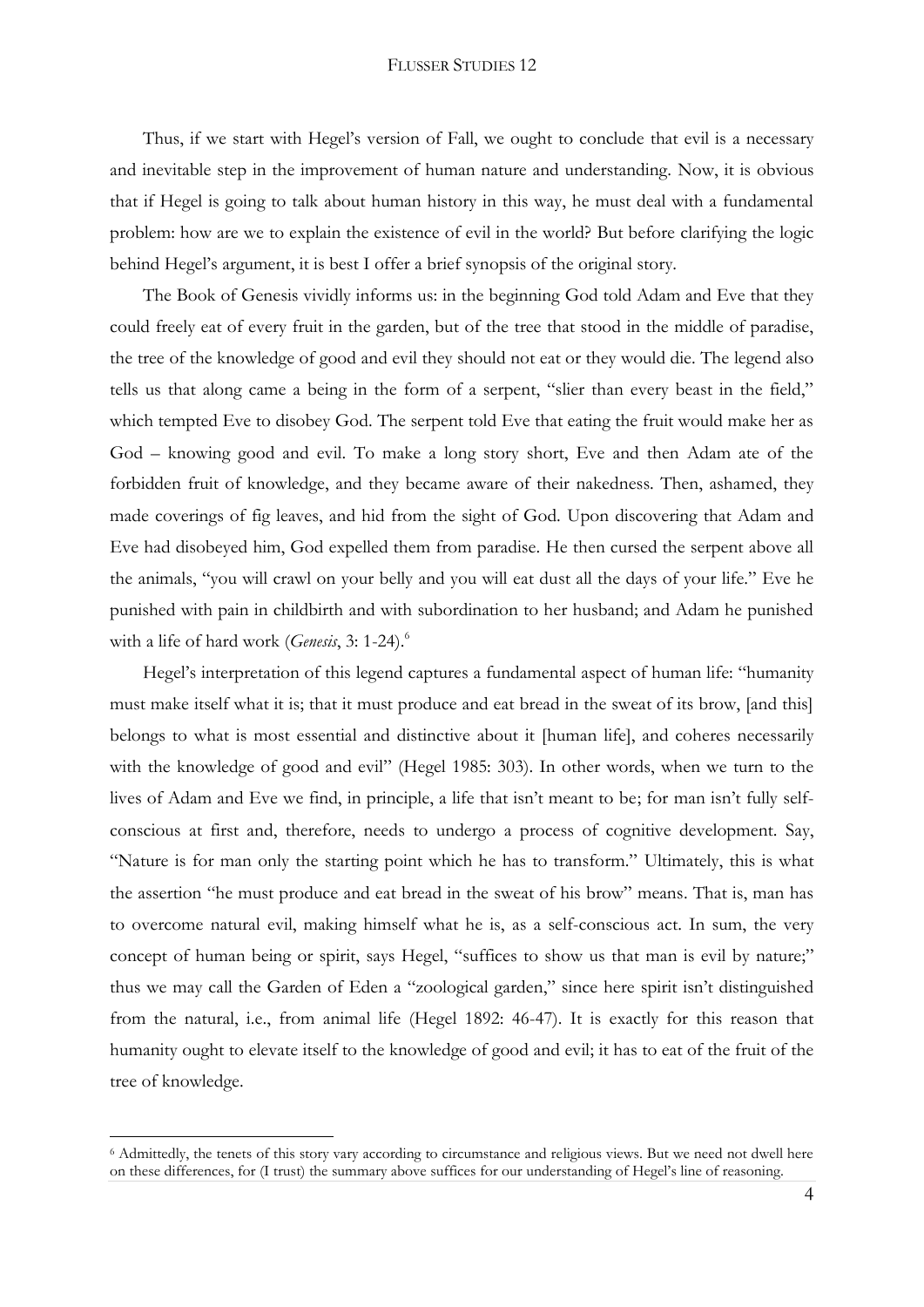But here a problem arises. In the course of discovering reason, upon eating of the forbidden fruit of knowledge, spirit moves from one evil to another, from the state of innocence in the zoological garden to the level of knowledge of good and evil in the cleavage. This cleavage is also evil, since it means a "general judging or dividing" (Hegel 1985: 301). Now it might seem at first sight that there is a double evil here. But this prima facie twofold notion of evil may be overridden; for Hegel, they are really one and the same evil. This, of course, brings us to the heart of Hegel"s dialectical doctrine. Needless to say, this is clearly too large a project for me to consider in any detail here, and so next I will merely sketch the broad notions of Hegel"s dialectics; this will be enough for our purpose.

According to Hegel, the whole of history, in fact the whole of reality, is involved in a compulsory dialectical process; everything moves in a triadic manner from the more general to the more specific, from the abstract to the concrete. Hegel called these three dialectical stages *affirmation*, *negation*, and *negation of the negation*, i.e., *the affirmation of something new*. At every step in this dialectical process, spirit manifests (necessarily) an increasing degree of rationality, selfunderstanding, and freedom; spirit becomes more properly itself. Against this background, we may try to clarify Hegel"s account of evil. Man begins in a state of nature. Nature is the most general and abstract state in which spirit dwells. But in such a state man is only an animal. To remain in this state is, therefore, to remain in a zoological garden; here the individual lives in "the natural wickedness of man – being a creature of nature, behaving and following the cravings of his appetite." Thus Hegel insists on this feature: "Nature is for man only the starting point which he has to transform." However, the moment man leaves the path of nature – the moment man eats of the tree that stands in the middle of the garden – "marks the difference between him, as a self-conscious agent [though yet to be], and the natural world." Put another way, knowledge of good an evil *negates* the state of nature. But knowledge, the lapse from the natural paradise of unity – "though it forms a necessary element in the very notion of spirit" – is also evil, since it is a contradiction; knowledge contains the two sides: good and evil (Hegel 1892: 46-47).

This is, to be sure, when the individual begins his long voyage for self-discovery – the journey in searches for the *affirmation of something new*, something to feel that terrible void left by the lapse from the paradise of unit – the cleavage. So, says Hegel, "in the same way this cleavage is a source of evil; it is also the midpoint of the conversion that consciousness contains within itself whereby this cleavage is also *sublated"* (Hegel 1985: 302).

From what has been said, then, it follows that to think evil dialectically is not only to see distinctions, but also to understand that these distinctions must be overcome. But how, one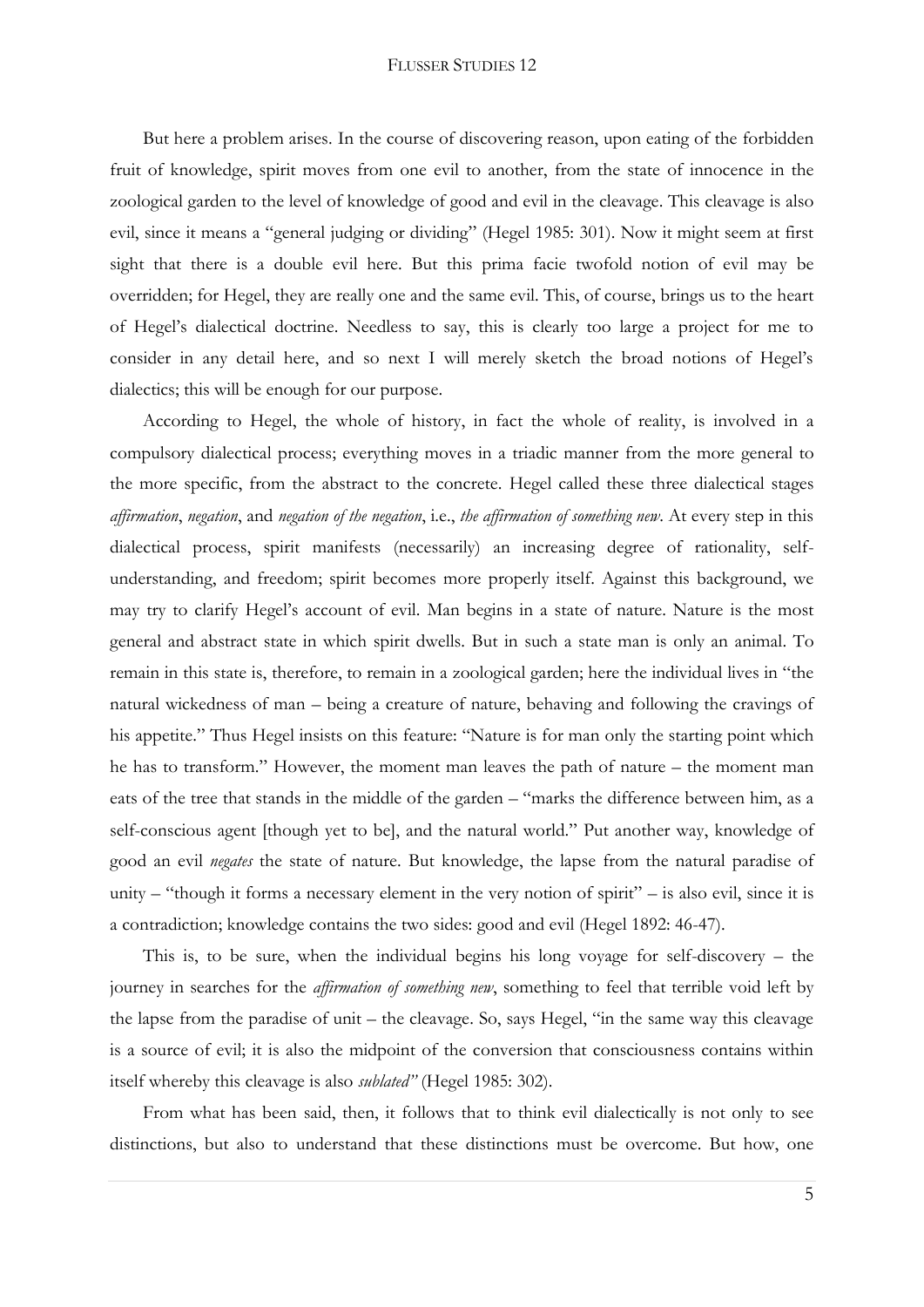might wonder, does the Fall illustrate this elevation? Recall, in the original story God expelled Adam and Eve from paradise, and cussed them accordingly. From then on, human life is distinguished from animal life. For Hegel the message is clear: animals don"t have to work hard for their existence, or they do so but "only when compelled, and not by nature" – think here of donkeys. This is to say that animals *don't* "eat their bread in the sweat of their brow or produce their own bread, but rather find the satisfaction of all their needs directly in nature." Surely humans also find "the material for their satisfaction in nature, but this material is, so to speak, the least important element for them; the infinite provision for the satisfaction of their needs occurs only through labor" (Hegel 1985: 303). This is to say that, according to Hegel, there are two levels to the curse of eating by the sweat of one"s face: *material labor* and *the labor of the spirit*.

The upshot of all this is that: overcoming the evil of cleavage or knowledge involves exercising our freedom; *that* is the labor of the spirit properly itself. That is when spirit moves necessarily to a higher degree of rationality and self-understanding. Because animals have no consciousness, they cannot make distinctions within themselves; they aren"t free to exercise their will. Freewill properly itself grows out of the nature of the individual that makes conscious decisions. In short, then, genuine freedom lies not only in being able to make distinctions, in knowing good and evil, but also in the power to choose one"s course of action. That is how spirit elevates itself from contradictions; and this is Hegel's conclusion.<sup>7</sup>

There is, however, a serious problem with Hegel's theory. In speaking of one's obligation to exercise his or her freedom in order to overcome evil, Hegel is using the term "evil" in its more subjective sense, in which evil appears as a result of self-negation. If so, Hegel's theory might perhaps explain the type of evil that arrives from inner struggles; but it clearly fails to explicate other forms of evil: forms of evil that don"t arise from inner conflicts, i.e., evil in the broader context of human history. This critique certainly challenges Hegel's historical theodicy – and this is an impasse from which Flusser will have to elaborate an escape. But we shall leave this issue to be considered in the next section.

To end this part of our discussion, let me refer to one more feature of the Story of the Fall, the serpent who we have, for the sake of argumentation, accepted as the representation of the devil. In light of Hegel"s reading, that creature – slier than every beast in the field – can be finally absolved. For Hegel, the original story mistakenly depicts the serpent as a deceiver; the Prince of Darkness himself: "The story reports that an alien creature, the serpent, seduced humanity by the

 $\overline{\phantom{a}}$ 

<sup>7</sup> Needless to say, Hegel"s account is far more sophisticated and comprehensive than might be thought from the necessarily short summary given here; but I hope it suffices to give us a proper understanding of Hegel"s interpretation of evil, and the analysis that follows.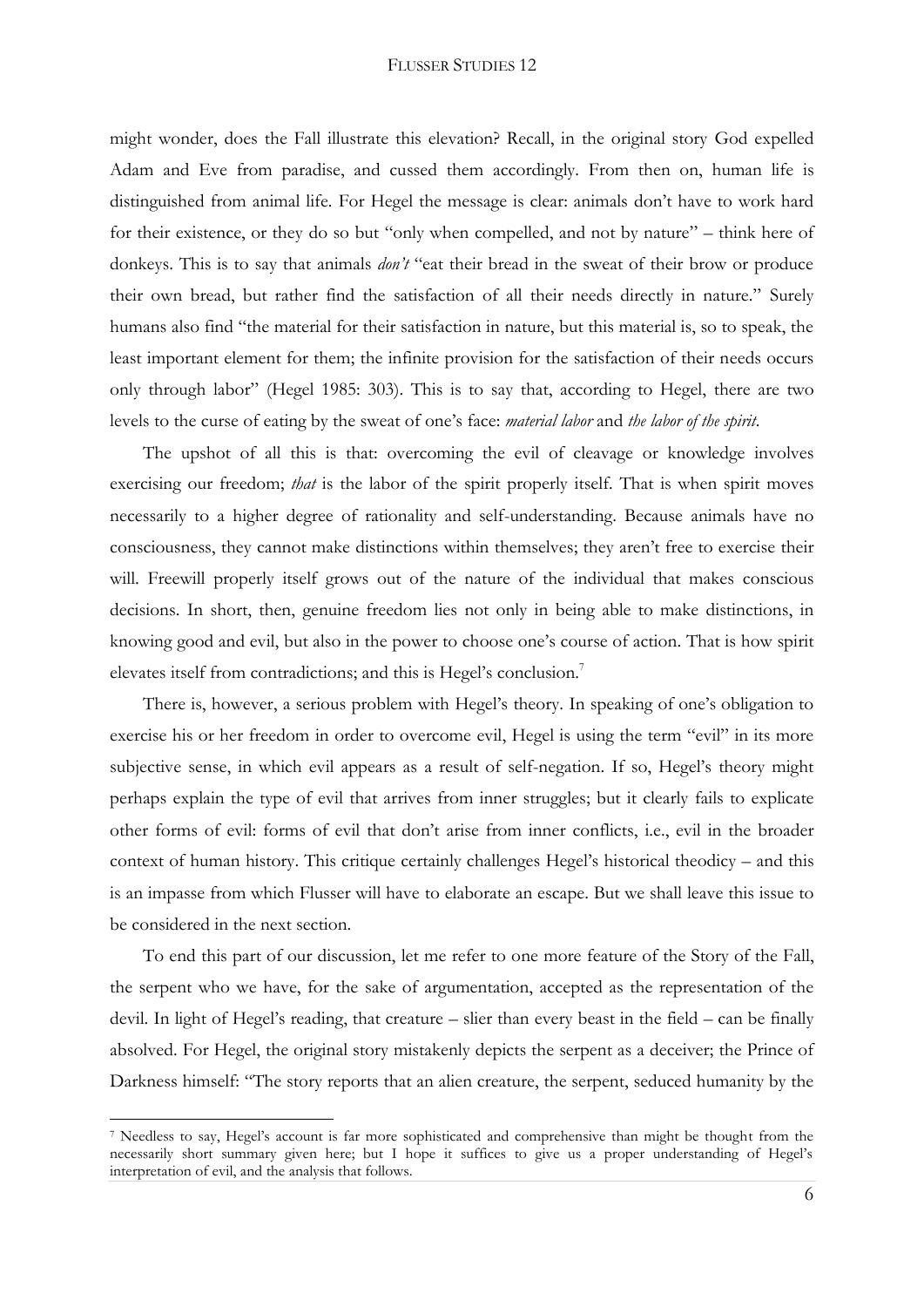pretense that, if one knows how to distinguish good and evil, one will become like God. In this way the story represents [wrongly] the fact that humanity"s deed springs from the evil principle [Satan]. However, the confirmation of the fact that the knowledge of good and evil belongs to the divinity of humanity is placed on the lips of God himself: "Behold, Adam has become like one of us (Gen. 3:22)" (Hegel 1985: 302).

Implicit in this passage is a comment Hegel makes somewhere else: that "The serpent represents likeness to God as consisting in the knowledge of good and evil: and it is just this knowledge in which man participates when he breaks with the unity of his instinctive being and eats of the forbidden fruit" (Hegel 1892: 46-47). Hegel's aim in this argument is clear: to refocus our reflection on the idea that the "fall" was a necessary step towards self-realization. Hence, we should acquit the serpent for, by saying that when one knows how to distinguish good and evil, one becomes like God, the Devil *wasn't* lying after all.

### **Flusser and the story of creation**

 $\overline{\phantom{a}}$ 

This section attempts to present Flusser as a moral philosopher worthy of careful study and criticism. The question then is, how does Flusser"s philosophical interpretation of the biblical Story of Creation bear on our understanding of human nature and morality in relation to evil? For him the message the myth intends to convey is clear: If we carefully consider the circumstance in which evil appears in the world, it turns out that evil is the outcome of our absurd desire to transform this world into a permanent one; i.e., our attempt to take on the Devil's job.<sup>8</sup> Understanding this conflict is the key to understanding Flusser's moral philosophy.

Flusser was obviously dazzled by the very first words of the Bible: "In the beginning God created the heavens and the earth." He thinks that we should look at this passage thus: "in the beginning God created space and time" or "God created the phenomenal world and the Devil" – and this very process of creation imposed upon the Devil, and consequently upon humanity,

<sup>8</sup> To consider: this way of describing evil seems to be related to Camus" idea of man as a poor creature desperately seeking hope and meaning in a hopeless, meaningless world; recall that, in his own words, Flusser tells us that Camus is the thinker with whom he most agreed (Flusser 2008: 13-14). Sartre also elaborates on this thesis in his *The Stranger*, where he writes: "The absurd, to be sure, resides neither in man nor in the world, if you consider each separately. But since man's dominant characteristic is 'being in the world,' the absurd is, in the end, an inseparable part of the human condition" (cf. "Albert Camus (1913-1960)," by David Simpson, *The Internet Encyclopedia of Philosophy*, [http://iep.utm/edu/,](http://iep.utm/edu/) (August 2010). Notice, however, that Flusser provides an important gloss on the whole idea: that the absurdity of evil is man"s desire to transform this world into a permanent reality; it evolves from man"s desire to break free from the constraints of nature.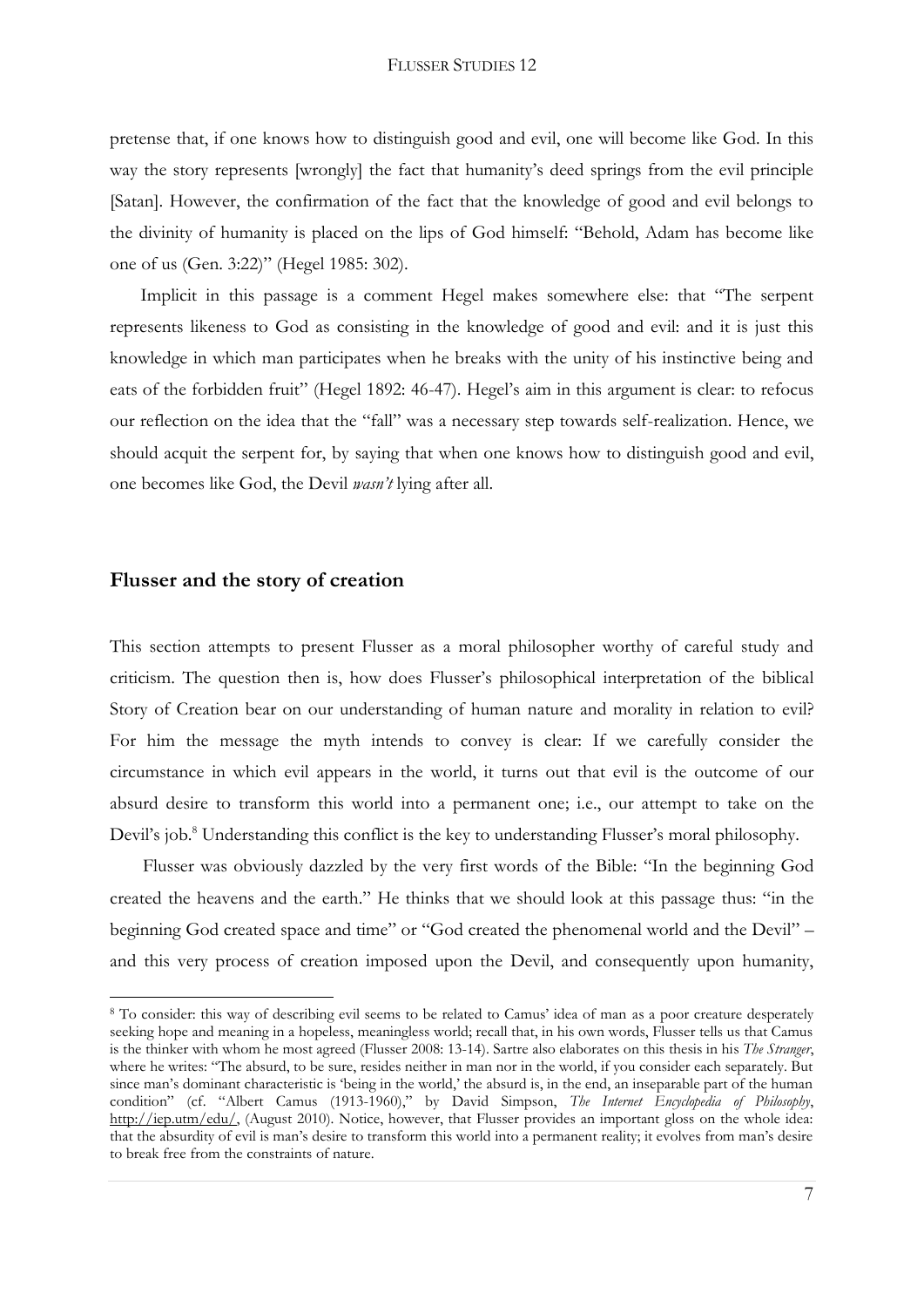three ultimate constraints, *beginning*, *heavens*, and *earth*. On this picture, we do bear a likeness with the Devil. This resemblance, says Flusser, might as well explain why "it's [always] much easier and simpler to follow him [the Devil] than the unintelligible ways of the divine" (Flusser 2008: 31).

By the same token, we could propose another similarity: that according to the traditional account, both Satan and man freely initiated evil in heavens and earth respectively; this is to say that our evil enterprise has its origin in the very fact that, much like the devil, we are never satisfied with the divine constraints. But this relation is probably ephemeral and, thus, should stop here. For, as Flusser has it, whereas the "Devil is (perhaps) eternal, has a clear sense of his duties and, thus, accomplishes it with splendor, humanity runs in an endless circle, always arriving at the crossroad of good and evil" (Flusser 2008: 22), in the cleavage. This is, says Flusser, the clue to our struggle with good and evil. To see this better, let us reflect on Flusser's complete foray: "How was he [the Devil] born? It's written: In the beginning God created the heavens and the earth. In this sentence, every word is a mystery […]. True, our pundits managed to shove "beginning" further into the bottomless abysm of time. Our scientists managed to dilate, distort, and curve the heavens; and they have given it dimensions totally unimaginable. They have also rounded "earth", making her small and easy to manipulate; and they are about to leave her precariously. Even so, beginning is still beginning; heavens are still heavens; and Mother Earth continuous to shelter and feed us as she did in her first day […]. The Devil was never satisfied with these three handcuffs [beginning, heavens, and earth]. Our imagination refuses to picture a hypothetical situation in which these three constraints would be destroyed by human effort inspired by the devil. An infinite and eternal world is beyond our understanding. The devil is, nevertheless, capable of partially evading his limits in the course of human history. However, "spirit" continues to pursue these limits retrospectively, like the expansion of a gas, but remains handcuffed nevertheless. This allows us an important consideration: An infinite and eternal world is unthinkable; but a finite and transient reality is equally inconceivable. The infinite world raises an insurmountable problem, "limitation". The finite world provokes an equally impossible question: what lies beyond the infinite." (Flusser 2008: 31-33).

The message is simple. The divine "represents all our attempts to surpass or deny time." It acts within the world in order to "dissolve" it or to make it "pure being." This is to say that God influences humanity towards that which is infinite and everlasting. By contrast, the Devil symbolizes "every human attempt to preserve time the way it is;" to break the limits imposed by God; it is the Devil who interacts with man in order to make this sympathize with his flamboyant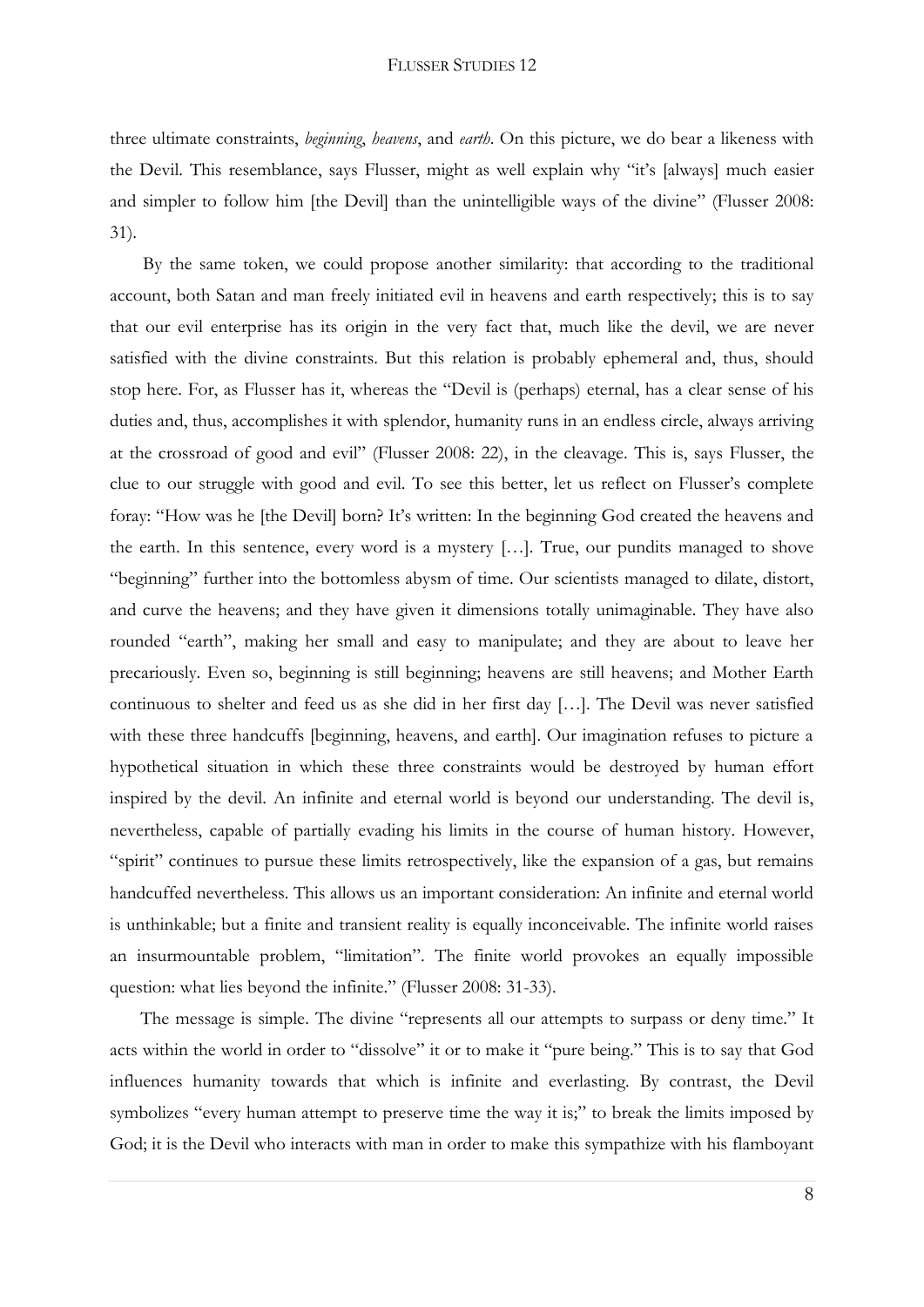work, "recognizing in him a nature similar to his – and perhaps as miserable." What is more, in performing his task, it would appear that the Devil is no idiot, since "his methods are abundant" and often more attractive than his counterpart's (Flusser 2008: 23).

Perhaps nothing reveals the extent of Flusser's point here with more wit and style than the metaphysical joke in the mouth of the Devil in Terry Gilliam"s film *Time Bandits* (1981): "What sort of Supreme Being created such riffraff? Is this not the workings of a complete incompetent? If I were creating the world I wouldn"t mess about with butterflies and daffodils; I would have started with lasers, eight o'clock, Day One! ... God isn't interested in technology. He cares nothing for the microchip or the silicon revolution … Look how he spends his time, forty-three species of parrots! Nipples for men! ... Slugs! He created slugs! They can't hear. They can't speak. They can't operate machinery ... are we not in the hands of a lunatic?"<sup>9</sup>

So much for illustrating Flusser's claim that, in performing his task, the Devil is no idiot. At at this point the reader might want to ask a more fundamental question: *who* or *what* exactly is the Devil? Is Flusser speaking metaphorically? Is the devil an actual name for an absolute principle of evil, just like his creator "God" is (possibly) a name for the absolute principle of goodness? Or are *we* the devil in disguise? Even better, is it coherent to talk about time or history as a "manifestation" of the devil? We can start answering these questions by considering what Flusser says about the *logos* or reason; and elaborating on Flusser's understanding of the logos begins with his articulation of the contrast between Eastern and Western metaphysics.

For Flusser, the primary theme of Western metaphysics has always been its excessive concern with reason – the ultimate principle that allows man to push *beginning* further into the abysm of time; dilate, distort, and curve the *heavens*; and round and manipulate the *earth* at his will – and it is under this perspective that the battle between God and the Devil has been described thus far. What is distinctive about this perspective is that God represents that which is infinite, everlasting and beyond this world; and the Devil is that ugly and dark angel whose primary duty is to disrupt God's divine project. It is clear that we westerners have always known this distinction; our understanding of good and evil, as well as our struggle and methods to overcome it, are deeply rooted in this metaphysical dichotomy. However the story changes once we change perspectives.

Try to take, then, a Buddhist standpoint for a change. At once, all the battle of our minds to grasp that ever more elusive reality, to surpass time, is nothing but the work of the Devil. From this perspective, the very concept *mind* is already the negation of the divine because, as Flusser

<sup>&</sup>lt;sup>9</sup> Time Bandits, writ. Michal Palin and Terry Gilliam, dir. Terry Gilliam, perf. Sean Connery Shelley Duval, and John Cleese, Avco Embassy Pictures, 1981.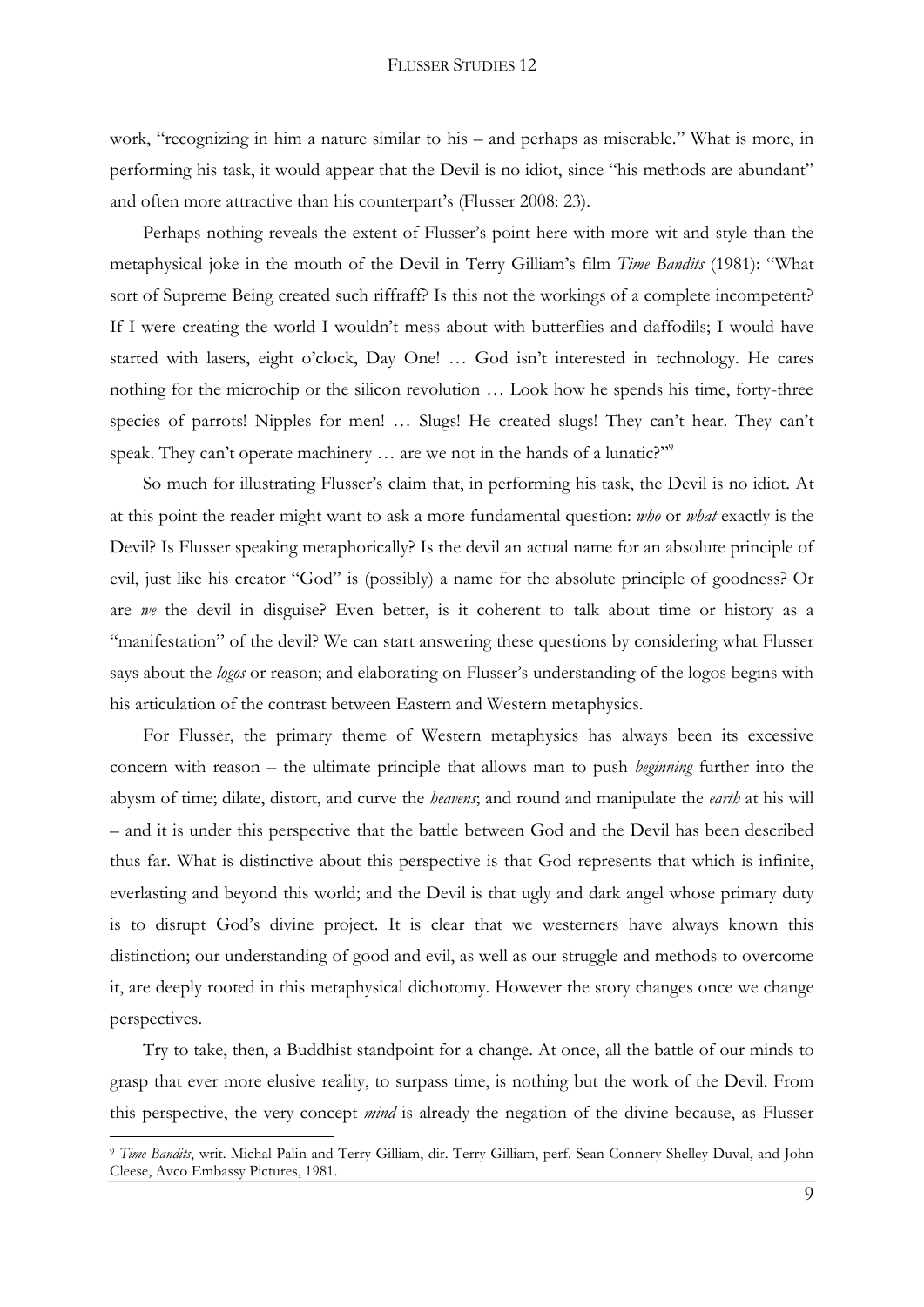has it, the human mind has a strange feature: "the more it drinks, the thirstier it gets." In light of this, it isn"t surprise to hear that a Buddhist monk will devote his or her life to dissolve reality, merging his or her mind into *shunyata* or eternal emptiness. For a Buddhist, to negate reality is what is divine. To contemplate permanent death, i.e., to escape the cycle of birth and rebirth, is what represents divine liberation. In sum, that which westerners call "faith" is, for a Buddhist, in fact the ways of the devil, since it is the method of affirming the immortality of the mind (if that be not a contraction in terms); that which Westerners call heavens, Buddhists call suffering; what Westerners call hell, Buddhists call *nirvana*; what Westerners call happiness, Buddhists call death of the mind (Flusser 2008: 208).<sup>10</sup>

How are we to explain this inversion of values? For Flusser, this fundamental antithesis is entrenched in our soul. Eastern and Western perspectives are both "deeply rooted into the logos;" in the very way language is structured; i.e., in the way we are eternally enslaved by this rational ontological makeup. More simply, this inversion of values is *within* us; it is what makes us human beings. As such, the two contenders in this marvelous cosmic combat, God and the Devil, are merely fictions of our imagination, the products of the language embedded in our souls. The precious object of their dispute, our minds, is just means for their desperate appetite; in such a way that the more they drink and eat, the less satisfied they become. Thus, for Flusser the message is simple: "The devil was created to create the world; and now, when the world is finally dissolved, both the Devil and the creator of the Devil vanish" (Flusser 2008: 208)

By the use of these images, Flusser aims to show that the absurdity of reality evolves from the very nature of the logos, which has a controversial feature: it can either articulate sentences grammatically incorrect, such as the ones describing God and the Devil, and produce only indistinct speculative noises; or it can articulate sentences perfectly structured – the Vienna Circle style – and produce redundant, self-explanatory babbles. Put it this way, by eliminating semantic errors we can surely eliminate all the metaphysical clangs, rattles and bangs that create the absurdity of reality, the Kantian antinomies of reason: heavens and hell, being and nothingness, affirmation and negation, and good and evil, God and Devil. But what is the value of sentences perfectly structured? They produce nothing, says Flusser. And this is the clue to our disaster: we are eventually left alone to decide between metaphysical noise and cogent nothingness (Flusser 2008: 187).

<sup>&</sup>lt;sup>10</sup> This characterization of Buddhism invites certain questions that I won't further consider here. It should be noted, however, that the core of the peculiarities that Flusser uses to illustrate the inversion of values that distinguishes Eastern and Western metaphysics is borrowed from Zen Buddhism. But it's not unreasonable to wonder whether the same distinction actually applies to other form of Buddhism.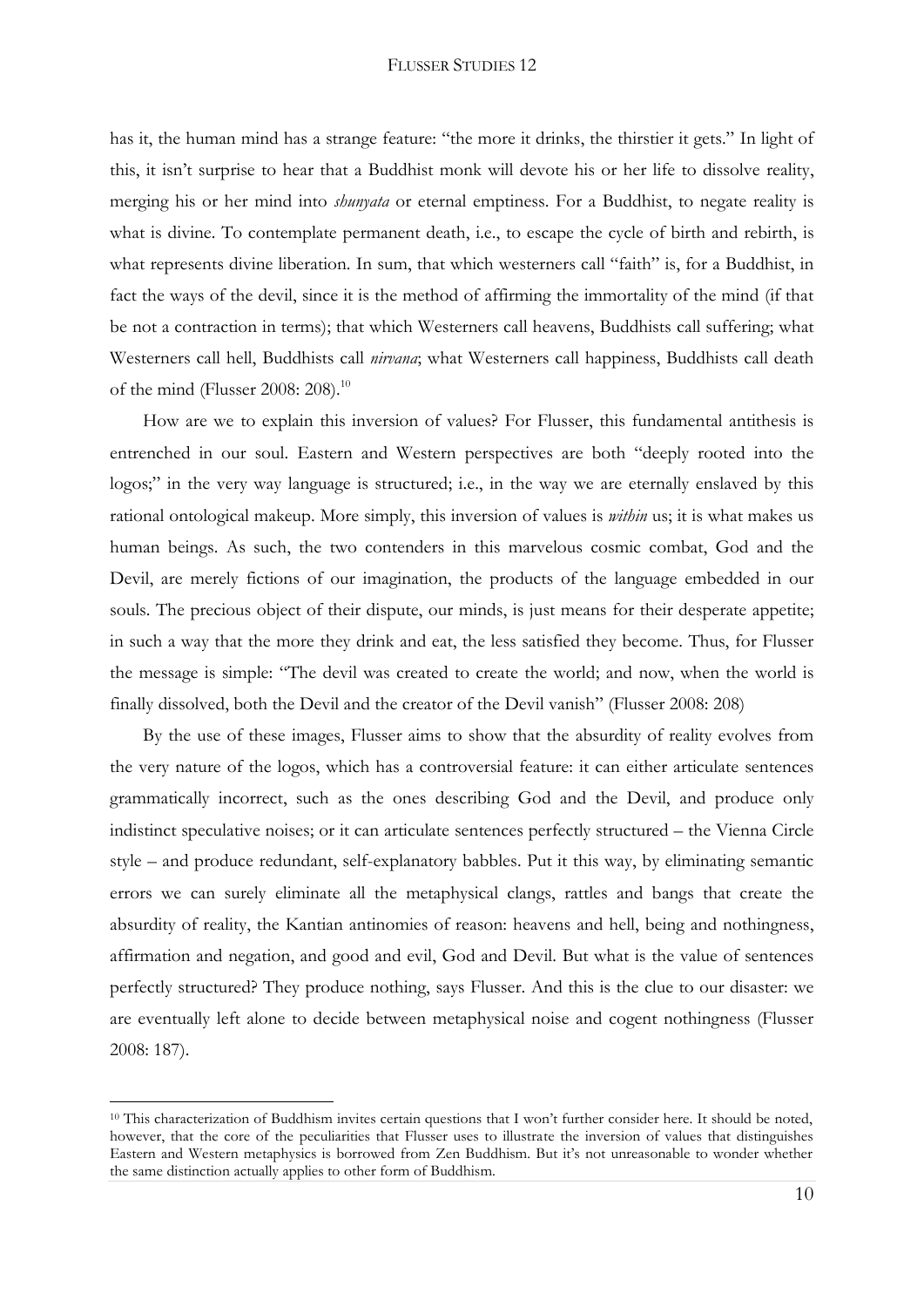This is of course an unmistakable influence of Wittgenstein, the philosopher that disconcerted Flusser the most; but Flusser admits that much: language, he continuous, referring to the Austrian philosopher, is like a ladder to reach the ultimate goal of silence – and "whereof one cannot speak, thereof one must be silent" (Wittgenstein, 1981: 189). Much like Wittgenstein, Flusser takes this to mean that the "ladder has to be thrown away once silence is achieved." Still, Flusser adds an important twist to the whole logical positivist idea: once we discard the ladder, thinking is also annihilated; we reach a state of semantic pseudo-nirvana. It is clear that this analytical false meditation is also the death of the old "mythical *logos* Christianity borrowed from Orphism; the same *logos* that has produced so many metaphysical speculations" and hope (Flusser 2008: 195). But a crucial question then arises: Is *this* the end of the self? Put it another way, does logical positivism solve the problem of the absurdity of reality? Of course not! The logical death of the logos doesn"t entail the death of the soul; and that is precisely where the conflict is rooted. Hence, according to Flusser, Wittgenstein's analysis of language missed one fundamental aspect of the logos, as he writes in the following passage: "But it is obvious that logical analysis of language does not capture the totality of the logos. It misses the *musical* aspect of it. That is why pure logic is not Buddhism yet. It lacks the last radicalism. Surely pure logic manages to eradicate thought in a definite and inoperable way. In this sense, it is Buddhist. But it cannot annihilate life. Pure logic annihilates the "I" in its logical and epistemological sense. But it cannot destroy its psychological, existential aspect of it." (Flusser 2008: 208) [emphasis added]

The quote is brief but not obscure. It clearly alludes to a positive aspect in Flusser's account. But before analyzing what this positive aspect is, it is better we summarize the discussion thus far. Throughout this section we have been seeking, at least implicitly, to find answers to the question: Who is the devil? It should be quite obvious that, to Flusser, the logos created the Devil and consequently his counterpart, God; and if there is any other reality towards which our souls strives, that is also a metaphysical fantasy. Flusser tries to emphasize this argument by pointing at how Eastern and Western traditions think reality differently. Ultimately the tension between these two forces, God and the Devil, takes place in our minds. By eliminating the "noises" of language, by producing only propositions logically coherent we are surely able to eradicate the contradictions of reason, to eliminate the absurdity of the logical and the epistemological self. The only survivor in this battle, though bleeding badly, if I am allowed the metaphor, is the psychological ego. In sum, it is quite clear from the passage above that logical positivism *cannot* capture the totality of the logos; hence the extension of its meditations on the constraints of language is incapable of touching the soul. Thus Flusser saw clearly that something must have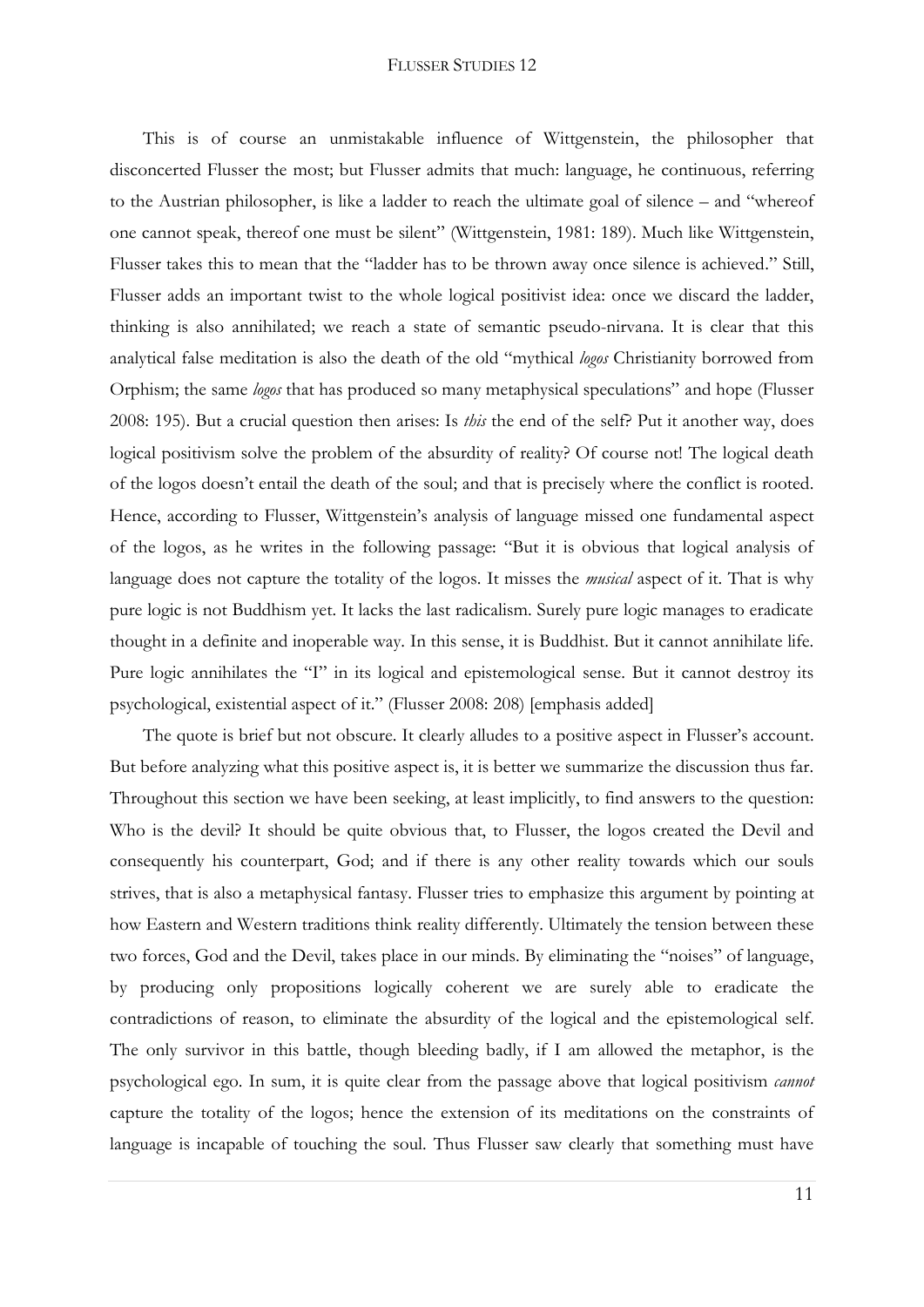endured the deadly metaphysical war: what survives the lethal poison of the semantic pseudonirvana of logical positivism is the *will*; for, ironically, "the murderer of God, of the Devil, and of the logical and the epistemological "I" was unable to kill its own will" (Flusser 2008: 208-9). Now, the real question is whether there is any degree of consolation for the "I" that survives. So this seems to be a natural place to introduce the more positive aspect of Flusser's moral theory.

To do this, consider the word I have emphasized in the quote above: the *musical* aspect of the logos – the part of the soul logical positivism fails to eliminate. What exactly is it? Of course, far from giving a simple and straightforward response, Flusser takes us back to the self (that "guiltless murderer" of all metaphysical reality), merges it into Leibniz"s epistemological mathematics, and the "purely formal" music of Johann Sebastian Bach and George Frideric Handel, to finally claim that the logos can strike a balance in the combination of *life* and *thought*, music and mathematics. To be sure, I won't try to elucidate in any detail Flusser's articulation of life and thought or music and mathematics. What is crucial about the unifying factor that Flusser brings about between music and mathematics is his very concept of philosophy *qua* philosophy, philosophy as melancholy, i.e., the turning point for spirit to become properly itself, to transcend good and evil (Flusser 2008: 196). Now, granted that Hegel had already claimed that spirit is finally and most perfectly realized in philosophy properly itself – on the level of notion or reason – the question is then how to understand philosophy in the Flusserian sense of the word.

What is distinctive about Flusser's definition of philosophy is that he refers to the love of wisdom as a deadly sin. In fact, Flusser equates philosophy in general to the most hideous forms of sin in the theological tradition: *pride* and *melancholy*. More simply, philosophy is the deepest level of hell. That said, philosophy is, nevertheless, also the turning point for spirit to become properly itself. So, to better understand this argument, something must be said about Flusser"s doctrine of the deadly sins.

Our point of departure has to be a remark he makes in page 202. The greatness of the love of wisdom is that "to the neophyte, philosophy is an intellectual discipline in search for concrete answers; whereas for the initiated ones, it's the relaxing scent of a reality conquered" (Flusser 2008). In other words, to the beginner in search for ultimate truths, philosophy is existential salvation of some sort; here philosophy replaces the older ways of the divine, faith. While to the advanced disciple, philosophy becomes properly itself, the existential proof of the death of the mind. The property of philosophy at this stage is the property of pure love of wisdom. Still, what does all that mean?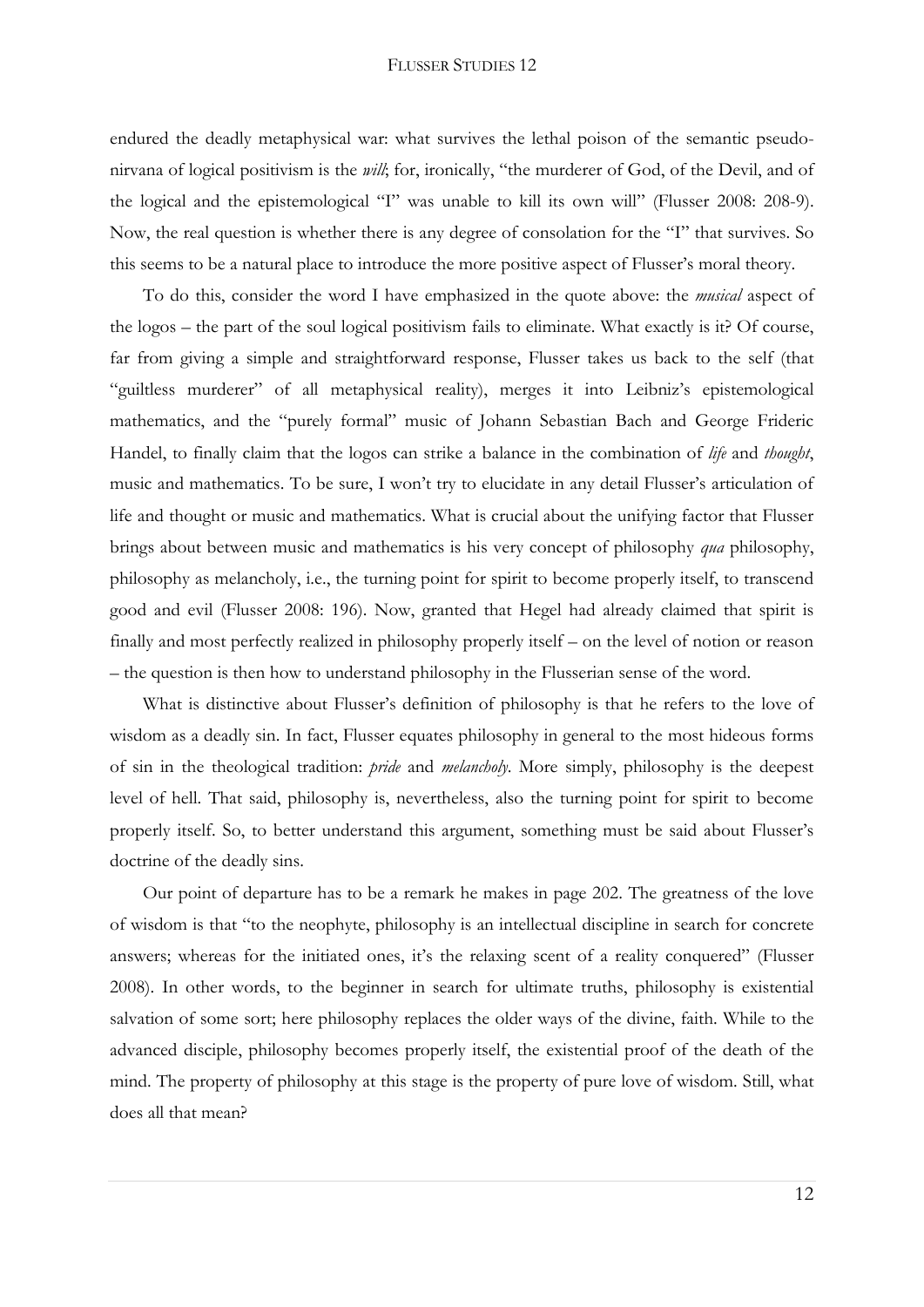Let us rephrase the analogy in line with Flusser's notion of the deadly sins: for the neophyte, the amateur philosopher in search of absolute knowledge and foundations, philosophy is *superbia* and *vanagloria* or pride and vanity; for the initiated ones, philosophy is *acedia* and *tristitia* or sloth and melancholy. In Hegelian terms, this would simply read thus: the first form of philosophy, amateurish philosophy, is not philosophy properly itself; it is philosophy in its immediate, lowest level. When philosophy becomes the existential proof of the death of the mind, the death of the logical and the epistemological ego, philosophy becomes properly itself. Space clearly precludes further examination of this important aspect of Flusser's doctrine here. But I believe this summary suffices to show us the logic behind his central thesis, and the heart of his contention against Hegel: progress *cannot* be the execution of a divine plan; it is rather the unfolding of the majestic work of the devil we have created (Flusser 2008: 202-3). To be sure, Flusser doesn"t deny the idea of progress; what he clearly denies is Hegel"s belief that every stage in history manifests a higher degree of perfection, self-realization and freedom. On the contrary, says Flusser, every state in history only manifests a form of sin.

To better understand Flusser's argument here, try to imagine *Ouroboros*, that ancient symbol depicting a serpent biting its own tail. The idea of a circle closing infinitely on itself can clearly be used to illustrate the dialectics of both Flusser and Hegel. However, in Hegel"s dialectics of progress spirit is always moving to a higher degree of perfection every time it bites on its own tail, every time it arrives at the affirmation of something new; whereas in Flusser's dialectics of deadly sins, each bite spirit takes on its own tail only denotes an eternal return to a greater form of sin; each bite is just another step further away from the paradise of unity. This is so because the "I" incapable of killing its own will is always impelled by a higher level of lust, desire and frustration; the same lust, desire and frustration that prompted it out of that zoological garden in the first place. Of course it might be argue at this point: How exactly might a "deadly sin" be also the turning point for spirit? $11$ 

1

<sup>&</sup>lt;sup>11</sup> This is a crucial point: namely, "What is the relationship between Hegel's philosophy of history and Flusser's conception of media evolution, leading from image to text to technical image, i.e., from the concreteness to abstraction and to a concreteness of a second degree?" Once again, I am greatly indebted to Rainer Guldin for clarification of this point. Guldin argues that "there are many points in common between Hegel"s and Flusser"s dialectics – the three stages, the idea of evolution, and the idea of a better world at the very end" (email to the author, 27 October 2011). In reply: I think Guldin may be right about this, but I don"t need to consider this point in general here, as I am solely concerned with the normative aspect of Flusser"s moral theory. As such, the conception of Flusser"s dialectics of deadly sins, as I understand it here, is a normative conception. This is to say that in the present case the conception is a moral conception, one that begins with Flusser"s assertion in the *History of the Devil*: that "After so much progress, great inventions, pompous discoveries and conquests, it is perhaps the time to admit to our defeat" (Flusser 2008: 22-3), and it ends with all the daring Epicurean claims (if that be not a linguistic redundancy) Flusser makes against progress in his essay "War and the State of Things." For one, "Since technicians had to apologize to the Nazis for their gas chambers not being good enough – i.e., not killing their 'clients' quickly enough – we have once more been made aware what is meant by the Devil" (Flusser 1999: 34). As a normative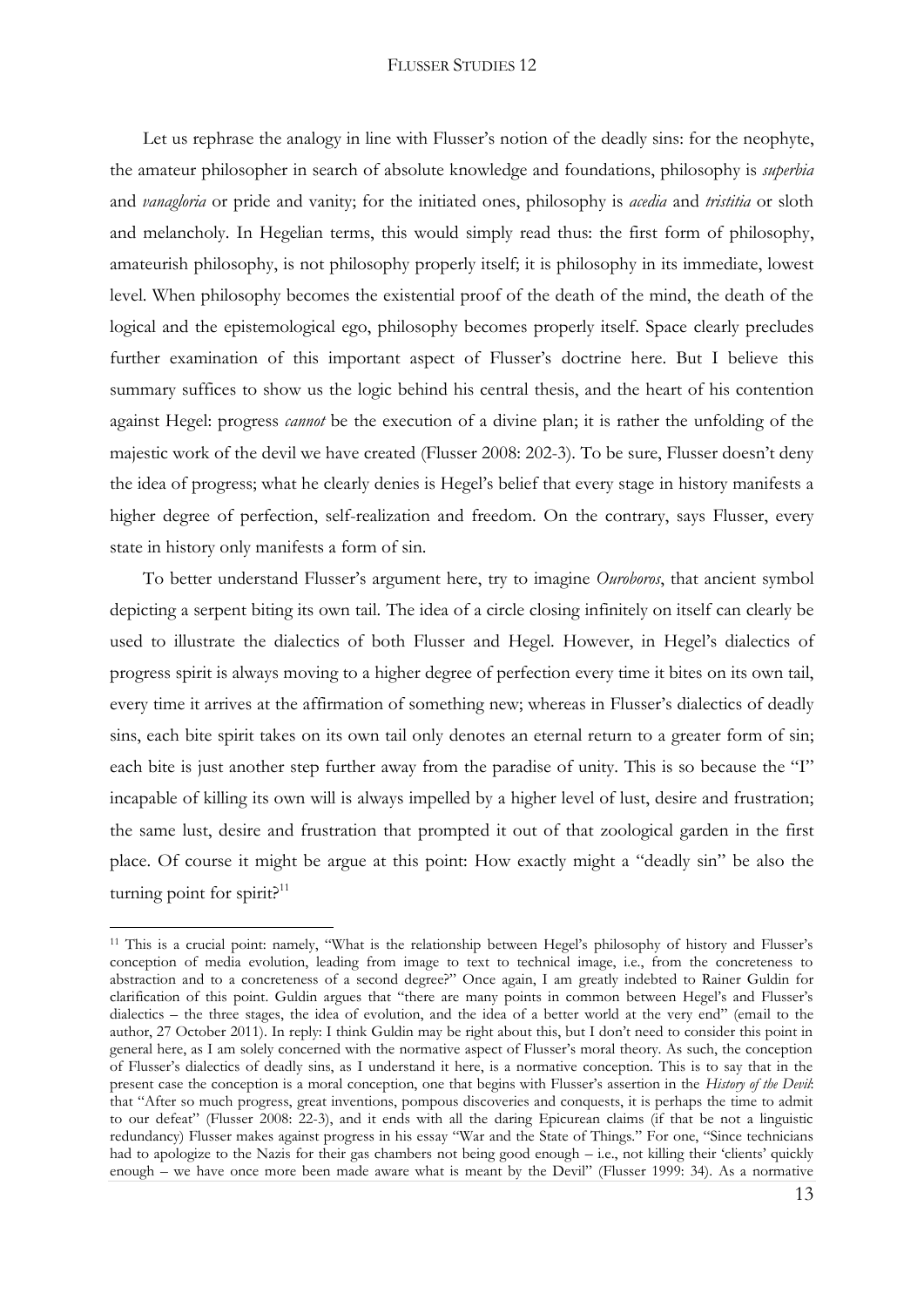Flusser clearly thinks that our way out of this dialectics of sins is, ironically, to surrender to the most serious of the seven deadly sins, *melancholy*. Remember that, according to Flusser, philosophy acquires a new priority when the mind moves from pride and vanity to sloth and melancholy. Explicitly, the faith in the words of great authorities, typical among amateurish philosophers, the "new faith" that replaces the old way of the divine, is finally reduced to a radical state of doubt where spirit makes philosophy for the sake of philosophy only.

In Flusser's own words, the mind philosophizes "not in search for answers, illumination, or happiness, but with detachment [...] thus, far from approaching philosophy as a mendicant, the mind desires nothing, it just wishes to die."<sup>12</sup> In this state of redemption, of acceptance of despair, philosophy surrenders herself to doubt "without asking questions or favors." This is what Flusser means by *melancholy* – a sweeping existential submission to doubt. Put differently, the melancholic philosopher surrenders himself or herself peacefully to skepticism, because he or she finally understands that the attempt to destroy the devil, that disruptive abysm of doubt, implies in the destruction of God as well. In this mood, the melancholic philosopher refuses to exchange a life of love of wisdom for a life of fundamental truths and lies. It is in this light that philosophy finally becomes the turning point for spirit to elevate itself (Flusser 2008: 204). Doubt is, therefore, the musical aspect of the logos.

So much, then, for a brighter light at the end of the tunnel: clearly the light does exist, but it is purchased at a high price: the death of the mind, of all our certainties. As it is, one may argue that Flusser seems to leave the problem of the devil unresolved; after all his positive recommendation isn"t as clear or appealing as his radicalism. Moreover, if everything is the unfolding of the devil, and all we are left with is doubt, how are we to realistically provide the more human element with the meaning, values, truth, and goals it pursues? This problem might explain why, when asked later in an interview whether the devil had the last laugh, Flusser admitted: "I have not resolved the problem of the devil; I have decided instead against madness. If I had persisted on the same argument I would have lost the critical control of my thoughts. Therefore, I opted for sanity and against the radical speculation […]" (Mendes, 1970). But unless we are careful to read *History of the Devil*, Flusser's scepticism seems to tell us only what we expect

conception, then, I think Flusser"s dialectics of deadly sins is to be distinguished from his dialectics of the conception of media evolution. Clearly, I don"t at all deny the important of Guldin"s criticism. In fact, I think Guldin"s observations are crucial for any further discussion of Flusser"s moral theory; that they are a clear challenge to the point I set out as my task in this paper: to show that Flusser is a moral philosopher worthy of careful study and criticism. That said, one aim of the final section of this paper it to sketch – in a short space, I can do no more than that – the differences and similarities between Hegel"s historical dialectics and Flusser"s dialectics of deadly sins. However, at some future time I hope to be able to offer something more comprehensive in relation to philosophy as melancholy than these brief remarks.

<sup>12</sup> Just to be sure, this isn"t a physical, but a metaphysical death.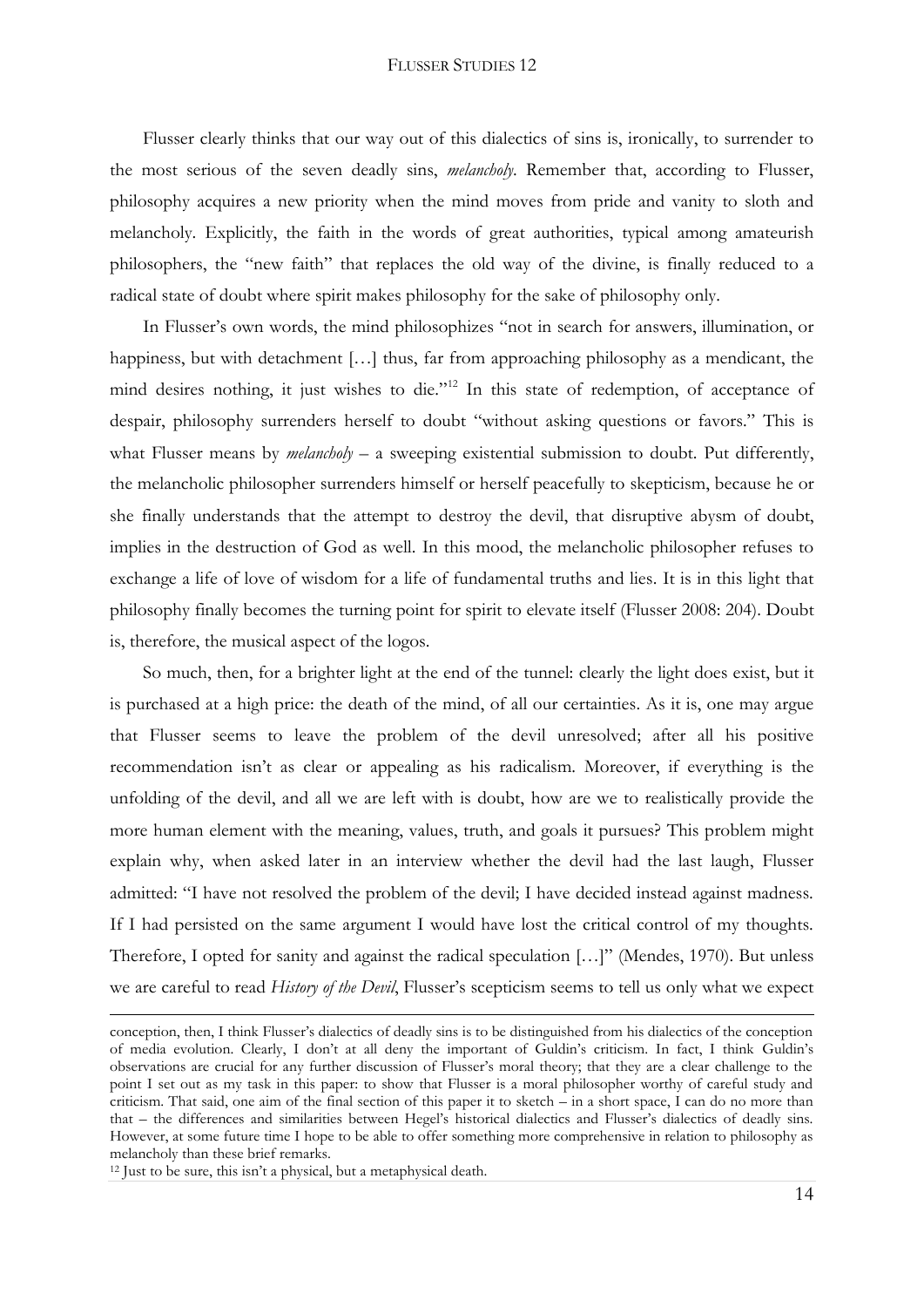to hear: namely, that *there is simply no ultimate truth*. Of course Flusser is explicitly saying that; he was a cynic philosopher after all. However, this is surely not the whole story. In the remaining of this section, then, I hope to show that Flusser's scepticism didn't prevent him from taking ethics seriously.

If we take one particular aspect of his arguments wisely, we might come close to an answer to the problem of the devil. This "particular aspect" is the distinctive principle that nourishes melancholy in the Flusserian sense of the term. Flusser presses this point in Chapter 9, *Post Scriptum*. There he says: "At the beginning of this book we had the guts to defy the devil. At the end of this book this courage has faded away […] We had the intention to kill the Devil [evil], at the end we almost killed ourselves […] We have become more modest, and this is the only positive result of this great journey surrounded by so many promises […] But we should not deride this result. Perhaps this may show us the critical situation in which Western society finds itself. Perhaps this result is our fate. Perhaps it was about time, after such a grandiose voyage, to return to a less pretentious mind. Perhaps the time has come, in this stage of human evolution, to feel just a bit embarrassed […]." (Flusser 2008: 213)

After so much progress, great inventions, pompous discoveries and conquests, it is perhaps the time to admit to our defeat. But this book does not wish to be pessimist. Throughout our journey we tried to remain hopeful. But what hope? Silly question! Just another conviction of the logos: it is impossible to be quiet. This may be either a curse or a blessing, but the impossibility of silencing is a mark of continuity. The only message then is this: continue.

So, although there seems to be a sort of vagueness in the way Flusser ends his whole discussion, the same sort of abstraction that later led him to say he hadn"t resolved the problem of the devil (and the reader to wonder whether the devil had the last laugh), I would say that, if we truly take Flusser"s advice *not* to deride the upshot of the passage above, *modesty*, we may be able to argue that the problem of the devil *isn't* unresolved after all.

But to see this better, we need to refer to Flusser's essay "War and the State of Things" published in his book *The Shape of Things* from 1999. In this essay, Flusser reformulates Goethe"s request for man to be noble, generous and good thus: "Let Man be noble, generous and good, but – having said that – does he need to be all that good?" (Flusser 1999: 30) In other words, let man be noble, generous and less good. Clearly Flusser has two ideas of the "good" in mind: namely, moral good and functional good. The latter is pure evil, simply; "the daily struggle for the Promethean fire of freedom" (Flusser 2008: 22). But how exactly is "functional good" pure evil? Flusser explains this as follows: "Since technicians had to apologize to the Nazis for their gas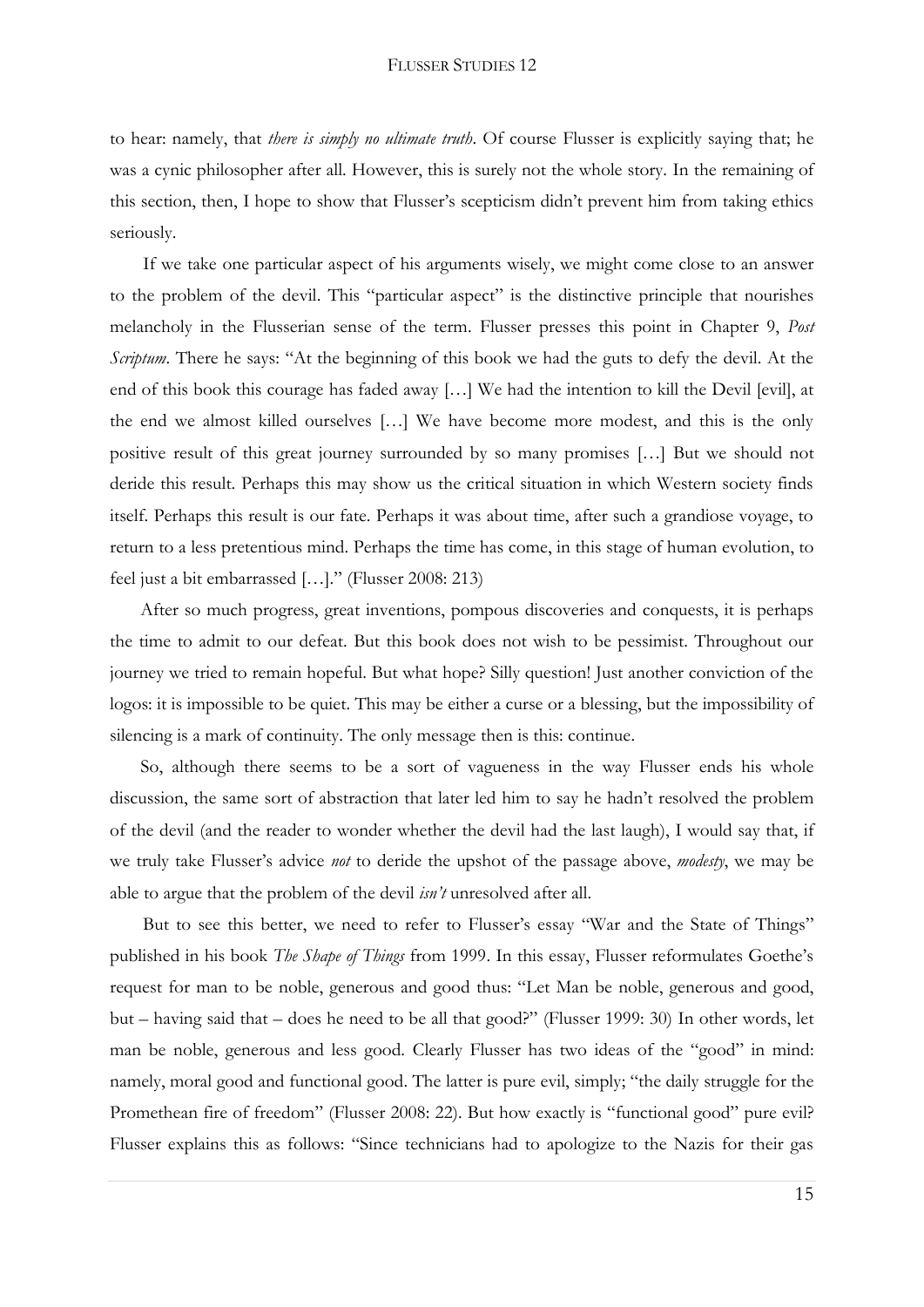chambers not being good enough  $-$  i.e., not killing their 'clients' quickly enough  $-$  we have once more been made aware what is meant by the Devil. We realize once more exactly what is lying in wait behind the notion of good design. Unfortunately, this does not stop us wanting to have elegant and convenient objects. We insist, despite what we know about the Devil, that the designer should be noble, generous and good (Flusser 1999: 34).

So, without mincing words, let us recall the accusation that Hegel"s historical perspective of human history and progress is serious flawed.<sup>13</sup> We might say that, in speaking of one's obligation to exercise his or her freedom in order to overcome evil, Hegel is using the term "evil" in its more subjective sense, in which evil appears as a result of self-negation. This understanding of evil clearly explains the type of evil that arrives from our inner struggles; in this light we might be able to account for our own imperfections and demons. But it is quite clear that we *cannot* account for the whole gamut of evil solely in terms of inner struggles, bad intentions and individual misconduct. This is to say that, if we accept Hegel"s understanding of evil, we are left with a harder case to settle, as reason demands that we explain other types of evil: evil that doesn't arise from inner conflicts; evil in the broader context of human history.

Put it another way: why should anyone feel repulsion for the levels of hostility, poverty, inequality, exclusion and human exploitation that remain sharp around the world if, according to Hegel, "what was intended by Eternal Wisdom is actually accomplished in the domain of existence, as well as in that of mere Nature" (Hegel 2007: 15)? In sum, then, Flusser's case against Hegel is simply this: Hegel"s doctrine cannot justify engineers and scientists apologizing to warlords for their weapons of massive destruction not being good enough. Hence, Flusser concludes, we might just suppose that Hegel"s contribution to the problem of evil amount to merely replacing the "self-indulgent gods of thunder and rain for a pallid notion of nationalism" (Flusser 2008: 89). Of course this is a rather poetic note; but (I trust) Flusser pokes his finger on a crucial point: to praise progress as Hegel does is to elevate "what is known as the militaryindustrial complex of being the origin of everything elegant, amiable and good" (Flusser 1999: 32).

The reader will have gathered from the discussion so far this much: that Flusser's moral philosophy is fundamentally primitivistic, perhaps Epicurean. Now, by way of clarification, I will make some final comments on this peculiar aspect of his ethics.

<sup>&</sup>lt;sup>13</sup> I claim very little originality for this critique; I attribute it to Frederick Beiser, who point out that Hegel's interpretation of evil as self-negation is rather subjective at its best; thus, if we follow Hegel"s line of reasoning, we might perhaps be able to justify one form of evil only: evil that evolves from inner struggle. For a more detailed discussion of the problem, see "The Problem of Evil" in Beiser"s book *Hagel* (New York: Routledge, 2005), pp. 270- 281.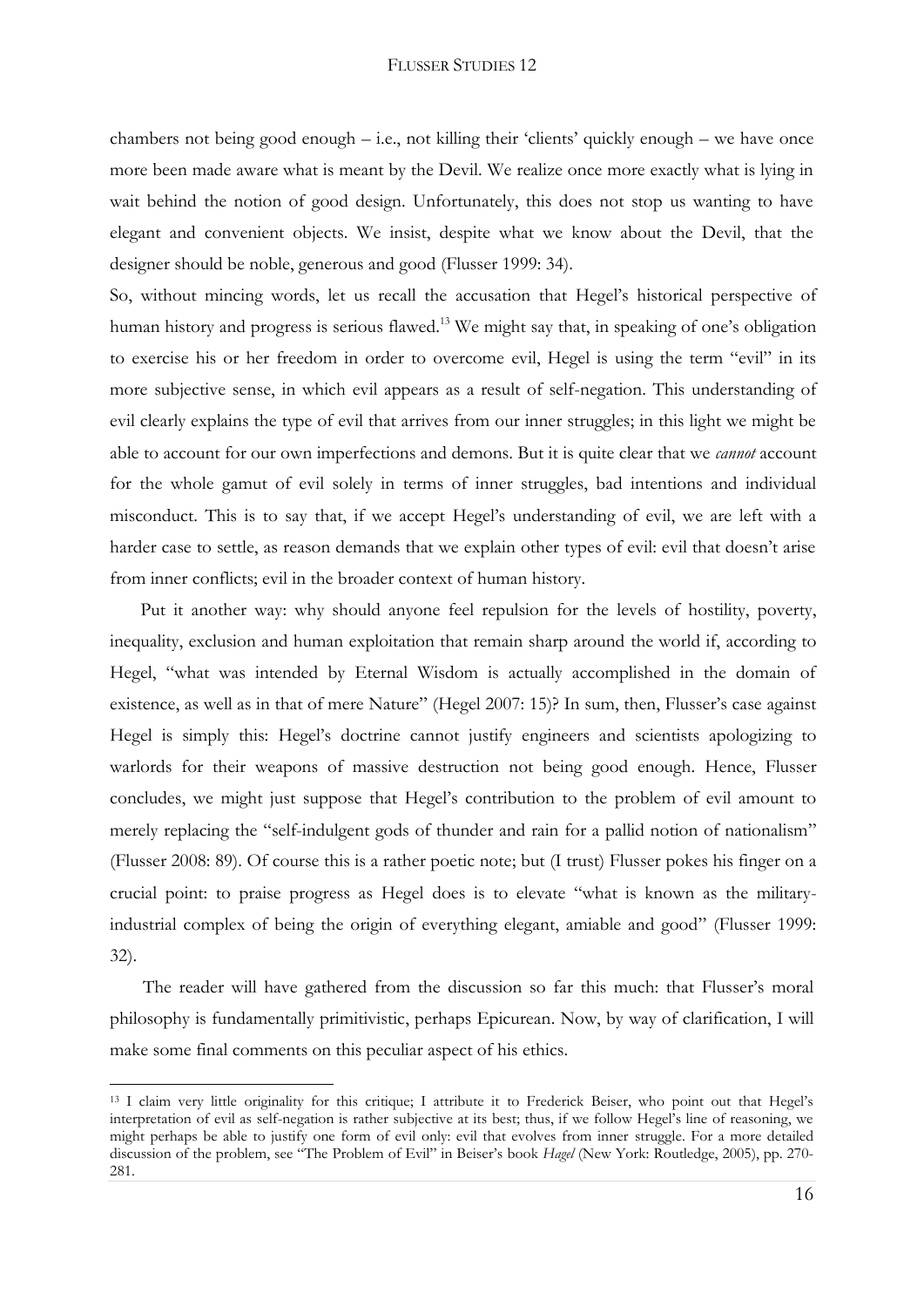### **Comments**

Let me begin with the Epicurean principle that supports Flusser's moral theory. To use the language of the myths we have discussed throughout, we may echo Flusser and claim that life in the Garden – and Epicurean garden this time – portrays a higher expression of morality, selfrealization, and freedom than life in the linear development of history Hegel deified. But is this not the most awkward argument? Perhaps! But here Flusser seems to follow Epicurus in thinking that no one can get the better of the world time and again and still expect to love philosophy purely: there is a disruptive abysm of difference between the two. That said, Flusser's harder Epicurean blow is still to come: "Let us refuse to be made prisoners of the tiring and boring conversation now under way in the Western civilization, that tedious conversation called progress" (Flusser 1999: 34). In short, this is to say that coming to our best moral decision involves desiring a simpler lifestyle. In sum, the melancholic philosopher, the philosopher *qua* philosopher, has to eventually decide between "war and an elegant user-friendly life in the midst of good objects, or everlasting peace and a squalid, inconvenient life in the midst of badly functioning objects" (Flusser 1999: 33).

Even so, if we accept Flusser's solution to the problem of evil, the question can still be posed: Isn"t his self-realized moral agent the most old-fashioned, unsophisticated and rustic creature of all? But this is indeed what Flusser is telling us: "I said that methodical reflection, i.e., philosophy, should lead us towards our origins" (Flusser 2005). In this light, Flusser's moral theory seems to relieve us of the problems in Hegel"s historical theodicy. However, to accept philosophy as melancholy, we have to accept the fact that every moral virtue carries its own shadow; and the shadow of Flusser's moral theory is the Epicurean or primitivistic principles that support it.

Now, on a more theoretial note, the reader could still argue that it isn"t altogether clear how Flusser's secularized version of the story of Creation differs from that of Hegel. There are clearly both differences and similarities.<sup>14</sup> For one thing, we must agree in this, that both philosophers acquitted the serpent for the same obvious reason: the devil in disguise *wasn't* lying to Eve after all when he said that when one knows how to distinguish good and evil, one become like God; for another, Hegel and Flusser clearly coincide in this, that the Devil represents likeness to God, as consisting in the knowledge of good and evil.

<sup>14</sup> See footnote 9.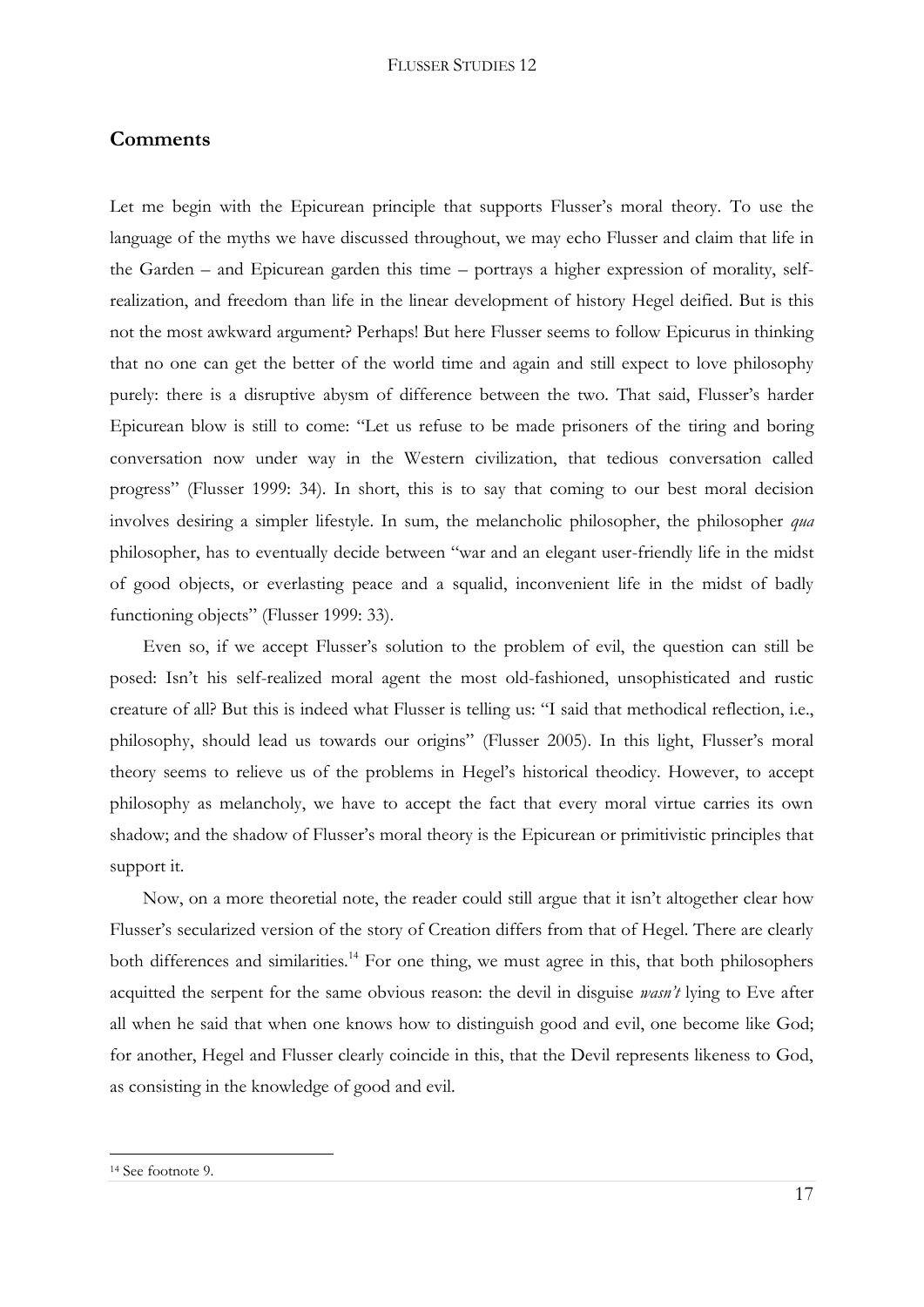That said, it should be clear by now, though, that unlike in Hegel"s account, the serpent in Flusser's version of the myth didn't neglect to tell Adam and Eve that: after their "grandiose" voyage, after so much progress, great inventions, pompous discoveries and conquests," they would eventually have to return to the zoological garden dressed in fig leaves – "to a less pretentious mind" (Flusser 2008: 213).

Moreover, in Flusser's account, unlike in Hegel's, God was actually right in telling Adam and Eve that they shouldn"t eat of the tree that stood in the middle of paradise, or they would die. God *did* fail, however, because he didn't tell them that before dying, first they would have to kill both God and the Devil, the logical and the epistemological self as well as their will – their ultimate desire to control reality. But what exactly would be the point of philosophy as melancholy if Adam and Eve had started their dialectical trip knowing what ought to be discovered?

In conclusion, I want to touch on one loose end of both myths discussed above, having to do with the fact that there is a clear if limited sense in which the grace of doubt is given to us at God"s initiative. Doubt can indeed rightly be styled a *divine bequest*, for my very ability to define and contextualize my place in the world, my power to perfect myself is, in many ways, the fulfillment of this divine gift; and philosophy as melancholy opens the way to the acceptance of this grace. As such, doubt becomes the disruptive abysm that destroys the sedimentation of my beliefs, of my values – the marasmus of my settledness. Put this way, doubt is a blessing because it has the power to divest reason of its forged role as the master of nature and possessor of truth. So, in light of this, it would appear that the distinctive feature of the devil in Flusser's moral philosophy is that of the disorderly angel who bares the grace of Doubt – a task he certainly accomplishes with splendor.

Now, it is not possible to discuss in details my addition to the usual concept of doubt in Flusser"s moral philosophy. But if it seems peculiar, it may be worth reflecting on the Sanskrit word for doubt, *sandehah*. In parts, *san* means "that which makes something perfect or complete" and *deha* means "body" or "existence." Thus we would not be far wrong to interpret doubt as a divine gift because it is that which allows me to affirm myself more perfectly or completely time and again. Understanding this aspect of "doubt" is indispensable for appreciating Flusser's concept of philosophy as melancholy.